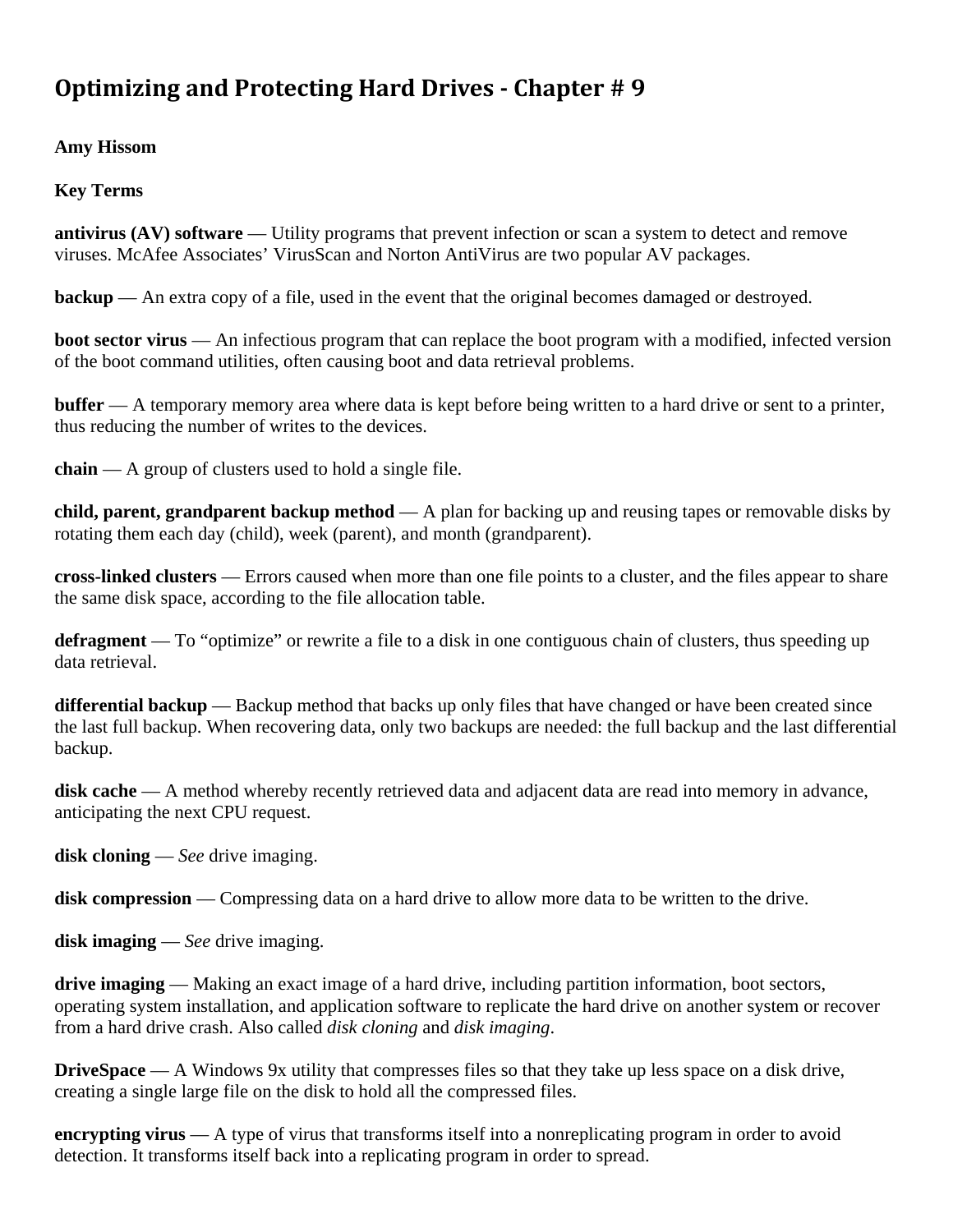**file virus** — A virus that inserts virus code into an executable program file and can spread whenever that program is executed.

**firewall** — Hardware or software that protects a computer or network from unauthorized access.

**fragmentation** — The distribution of data files on a hard drive or floppy disk such that they are stored in noncontiguous clusters.

**full backup** — A complete backup, whereby all of the files on the hard drive are backed up each time the backup procedure is performed. It is the safest backup method, but it takes the most time.

**hardware cache** — A disk cache that is contained in RAM chips built right on the disk controller. Also called a buffer.

**incremental backup** — A time-saving backup method that only backs up files changed or newly created since the last full or incremental backup. Multiple incremental backups might be required when recovering lost data.

**infestation** — Any unwanted program that is transmitted to a computer without the user's knowledge and that is designed to do varying degrees of damage to data and software. There are a number of different types of infestations, including viruses, Trojan horses, worms, and logic bombs.

**logic bomb** — Dormant code added to software that is triggered by a predetermined time or event.

**lost allocation units** — *See* lost clusters.

**lost clusters** — File fragments that, according to the file allocation table, contain data that does not belong to any file. The command CHKDSK/F can free these fragments. Also called lost allocation units.

**macro** — A small sequence of commands, contained within a document, that can be automatically executed when the document is loaded, or executed later by using a predetermined keystroke.

**macro virus** — A virus that can hide in the macros of a document file.

**memory-resident virus** — A virus that can stay lurking in memory even after its host program is terminated.

**multipartite virus** — A combination of a boot sector virus and a file virus. It can hide in either type of program.

**non-memory-resident virus** — A virus that is terminated when the host program is closed. Compare to memory-resident virus.

**polymorphic virus** — A type of virus that changes its distinguishing characteristics as it replicates itself. Mutating in this way makes it more difficult for AV software to recognize the presence of the virus.

**SMARTDrive** — A hard drive cache program that came with Windows 3.x and DOS and can be executed as a TSR from the Autoexec.bat file (for example, Device=Smartdrv.sys 2048).

**software cache** — Cache controlled by software whereby the cache is stored in RAM.

**stealth virus** — A virus that actively conceals itself by temporarily removing itself from an infected file that is about to be examined, and then hiding a copy of itself elsewhere on the drive.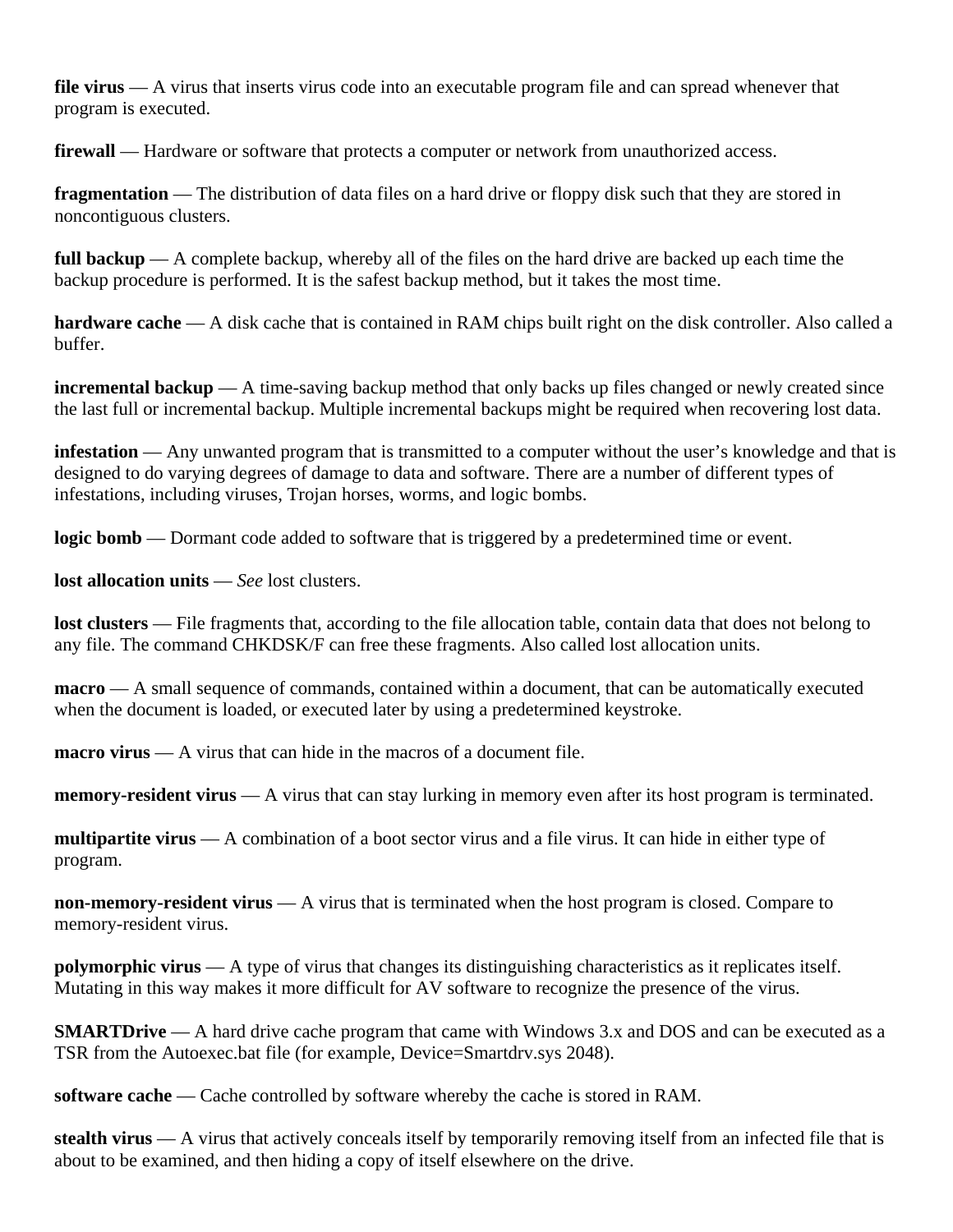**Trojan horse** — A type of infestation that hides or disguises itself as a useful program, yet is designed to cause damage at a later time.

**VCACHE** — A built-in Windows 9x 32-bit software cache that doesn't take up conventional memory space or upper memory space as SMARTDrive did.

**virus** — A program that often has an incubation period, is infectious, and is intended to cause damage. A virus program might destroy data and programs or damage a disk drive's boot sector.

**virus signature** — A set of distinguishing characteristics of a virus used by antivirus software to identify the virus.

**worm** — An infestation designed to copy itself repeatedly to memory, on drive space or on a network, until little memory or disk space remains.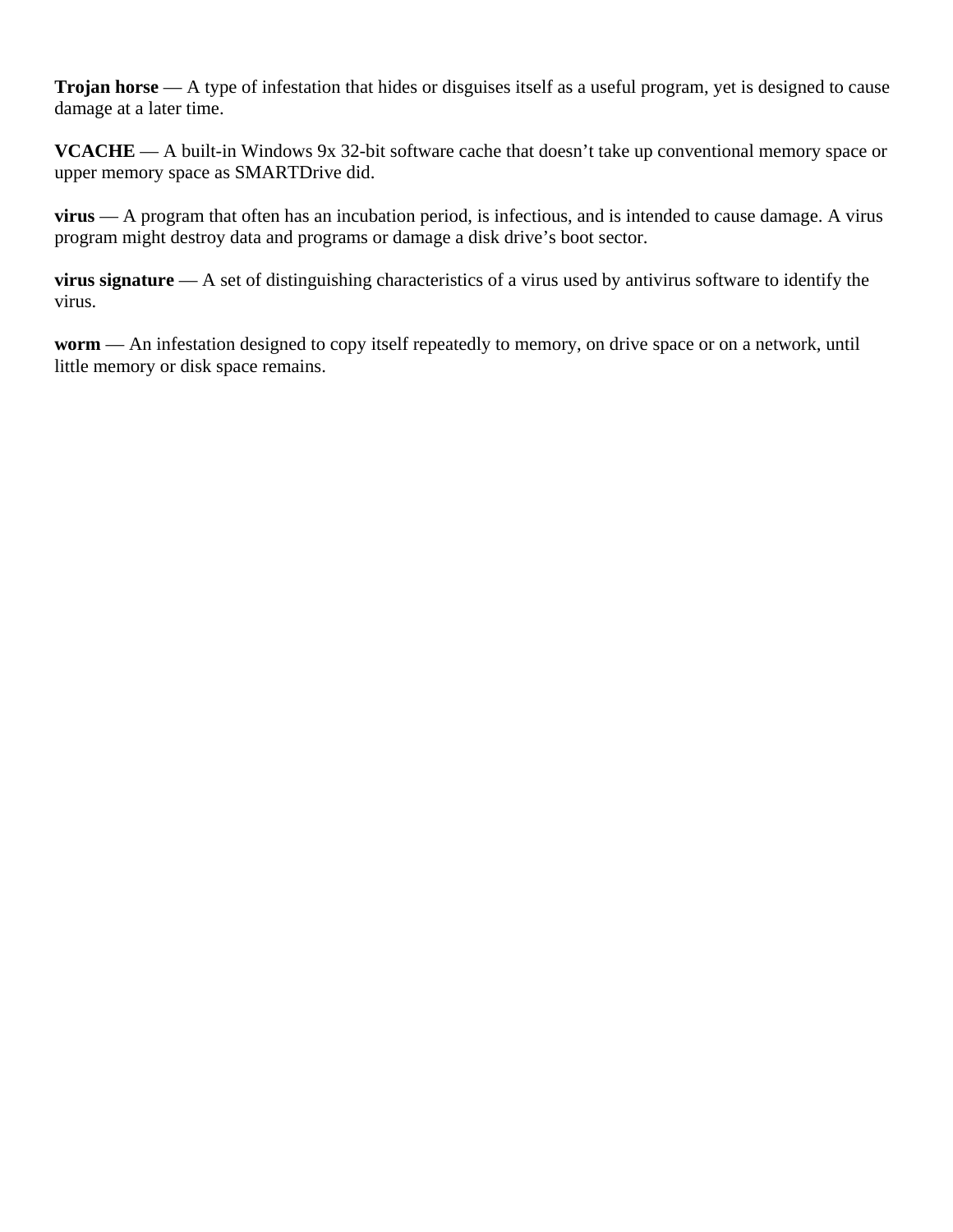# **Review Questions**

**1.) What is the difference between a cross-linked cluster and a lost cluster? What can cause them?**  Cross-linked clusters are errors caused when more than one file points to a cluster and the files appear to share the same disk space, according to the file allocation table. Lost clusters are file fragments that, according to the file allocation table, contain data that does not belong to any file. The command CHKDSK/F can free these fragments. Also called lost allocation units.

**2.) What are two tools that Windows 9x/Me uses to check for cross-linked and lost clusters?**  ScanDisk and Chkdsk

**3.) What are two tools that Windows 2000/XP uses to check for cross-linked and lost clusters?**  Chkdsk and ScanDisk

- **4.) Of the two tools used by Windows 2000/XP to check for cross-linked and lost clusters, which tool is available from the Recovery Console?**  Chkdsk
- **5.) Explain two disadvantages of data compression.** 
	- 1. Longer disk access time
	- 2. Performance risks
- **6.) What file system is necessary to use if a volume is to be compressed under Windows 2000?**  FAT32
- **7.) What is the name of the drive compression utility used by Windows 95/98? DriveSpace**

### **8.) How is a hardware cache different from software cache?**

Hardware cache is built right into the controller circuit board and the software cache is a cache program stored on the hard drive like other software, and is usually locked into memory when the computer is booted.

### **9.) Name and define the method DOS used to speed up disk access?**

Buffering. A buffer is a temporary memory area where data is kept before being written to a hard drive or sent to a printer, thus reducing the number of writes to the devices.

- **10.) How is disk cache accomplished in Windows XP? Windows 9x/Me? Windows 3.x with DOS?** Windows XP – uses automated disk caching as an inherited Windows component. Windows 98/ME – Has a built-in 32-bit, protected-mode software cache called VCACHE, which is automatically loaded without entries in Config.sys or Autoexec.bat. Windows 3.x – Used SmartDrive, a 16-bit, real-mode software cache utility.
- **11.) What is the difference between an incremental backup and a differential backup?**  Differential backups don't consider whether other differential backups have been performed. Instead, they compare data only to the last full backup. Incremental backups compare data to the last backup even if the last backup was itself an incremental or full backup.
- **12.) What versions of Windows support incremental backups? Differential backups?**  Incremental Backups – Windows NT/2000/XP and Windows 9x/Me Differential Backups - Windows 98 and Windows NT/2000/XP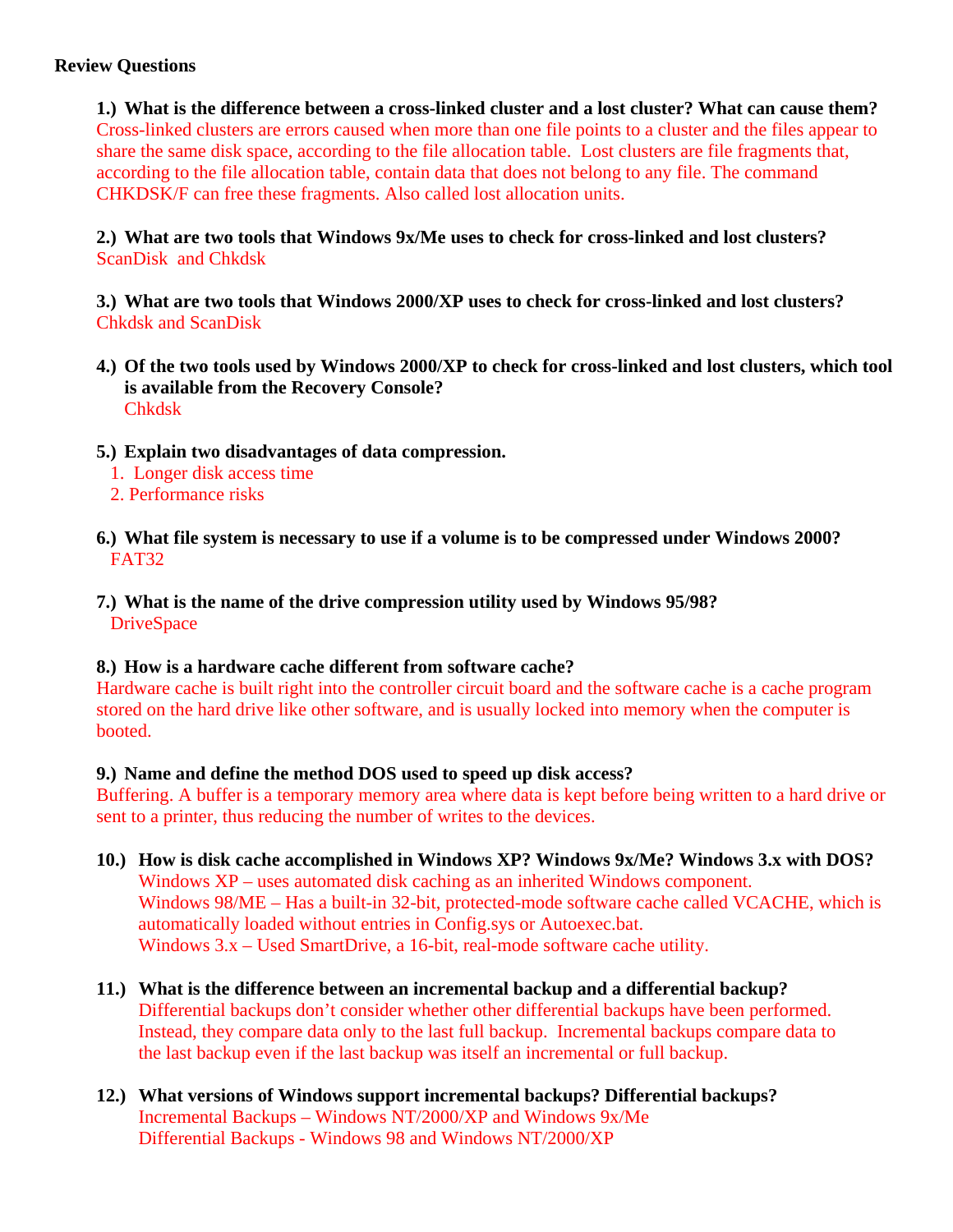# **13.) What is the Windows Scripting Host utility used for, and what is the command line to execute it?**

The Windows Scripting Host (WSH) uses Windows commands to execute scripts written in a scripting language such as VBScript or Jscript. It is also good for making backups. To execute it you must type *wscript.exe filename* in the run dialog box, substituting the name of the script file for *filename*, or double-click the desktop icon. You can also make a script file run as a scheduled task.

## **14.) Explain the child, parent, grandparent method of making backups?**

*Child backup* – Should have an on-site storage location and be performed daily in which to keep four daily backup tapes, to be rotated each week. You should label the four tapes Monday, Tuesday, Wednesday, and Thursday. A Friday daily (Child) backup is not made because on Friday you make the parent backup.

*Parent Backup* – Should have an off-site storage location and be performed weekly on Friday. You keep five weekly backup tapes, one for each Friday of the month, and rotate them each month. You should label the tapes Friday 1, Friday 2, Friday 3, Friday 4, and Friday 5. *Grandparent Backup* - Should be performed monthly on the last Friday of the month and be stored in an off-site location such as a fireproof vault. 12 tapes should be kept for each month and rotated each year. These 12 tapes should be labeled January, February, and so on.

## **15.) What must you do before you can use the Windows Backup utility on a Windows XP Home Edition PC?**

Close all files before performing the backup because this utility only backs up files that are not currently in use.

### **16.) What process is used to replicate a hard drive to a new computer? When might you use this process, and what are some examples of software designed to perform it?** The process is called disk cloning, disk imaging, or drive imaging. Examples of software used to perform this process are Drive Image by PowerQuest, ImageCast by Innovative Software, and Norton Ghost by Symantec Corp.

# **17.) Why should you create a disaster recovery plan? What type of information would you include in it?**

Because the damage from a disaster will most likely be greater than if you had made and followed disaster plans. Always record your regular backups in a table along with information pertaining to folders or drives backed up, the date of the backup, the type of backup, and a label identifying the tape, disk, or other media.

## **18.) Define and explain the differences between viruses, worms, logic bombs, and Trojan horses.** A virus is a program that replicates by attaching itself to other programs. The infected program must be executed for a virus to run. A worm is a program that spreads copies of itself throughout a network or the Internet without a host program. A Trojan horse is a third type of computer infestation that, like a worm, does not need a host program to work; rather it substitutes itself for a legitimate program. Most Trojan horses cannot replicate themselves, although there have been some exceptions. A logic bomb is a dormant code added to software and triggered at a predetermined time or by a predetermined event.

 These four types of infestations differ in the way they spread, the damage they do, and the way they hide.

# **19.) Where can viruses hide?**

In the boot sector program, in an executable program (.exe, .com, or .sys) or in a word processing document that contains a macro.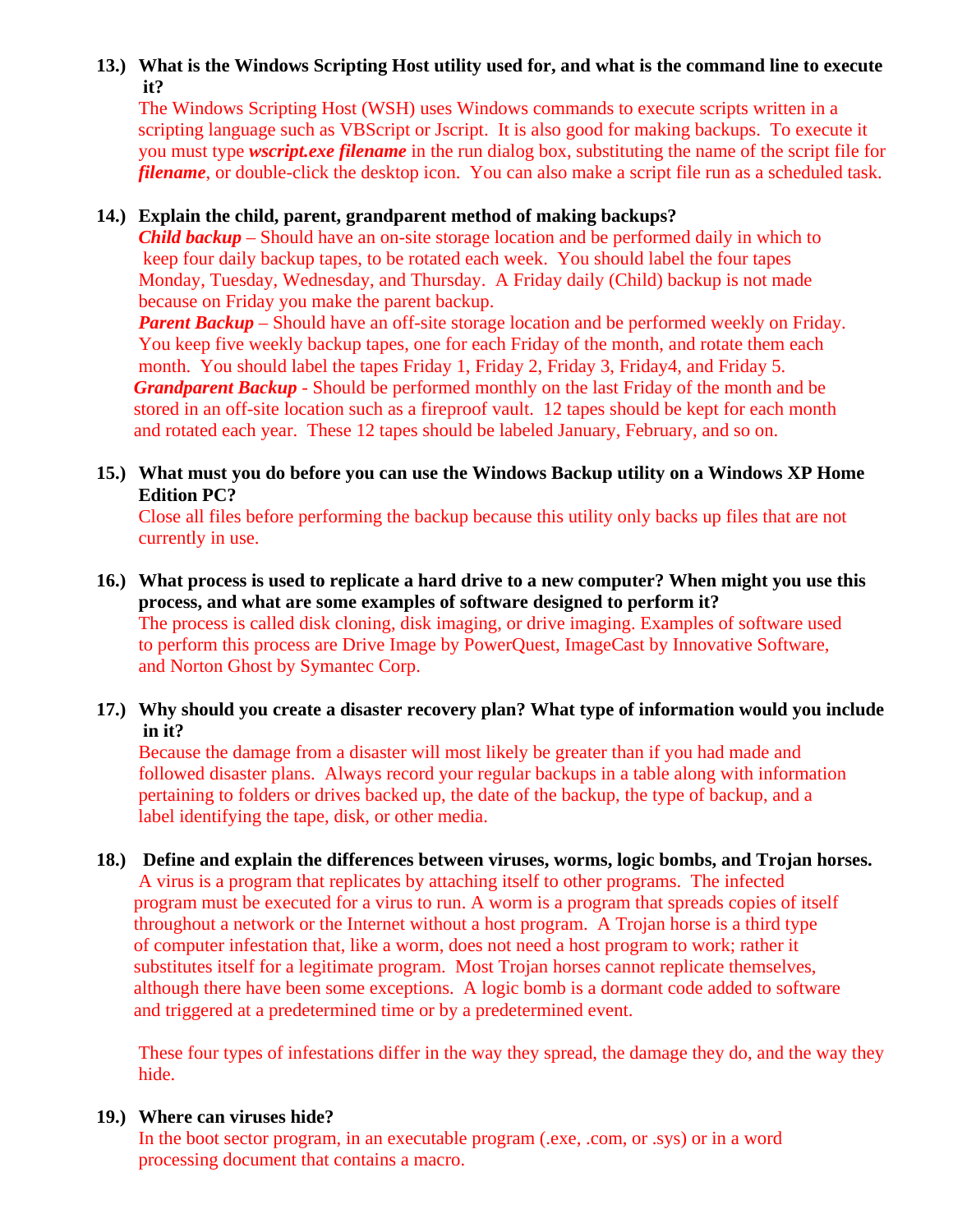- **20.) What is the best way to protect a computer or network against worms?** By using a firewall.
- **21.) What is the best way to determine if an e-mail message warning about a virus is a hoax?** Check the Web sites of virus software manufactures or a search engine by using the name of the virus or virus warning
- **22.) Name three ways that a virus can hide from antivirus software.** 
	- 1. by changing its distinguishing characteristics (its signature).
	- 2. By attempting to mask its presence.
	- 3. by not keeping the antivirus software up to date with virus definitions.
- **23.) Are boot sector viruses limited to hard drives? Explain.**  No, because one of the most common ways a virus spreads is from a floppy disk used to boot a PC. On a floppy disk, a boot sector virus hides in the boot program of the boot sector.
- **24.) What is the most likely way that a virus will get access to your computer?** Via the Internet
- **25.) List 3 third-party utility programs used to support hard drives.** 
	- 1. Norton Utilities by Symantec
	- 2. Partition Magic by PowerQuest
	- 3. SpinRite by Gibson Research

#### **26.) List at least 4 causes of hard drive problems.**

- 1. Viruses
- 2. Fragmented files and lost or cross-linked clusters
- 3. Long spans of inactivity while leaving the computer on
- 4. High humidity

#### **27.) List 3 hardware components to check or examine if a hard drive does not boot.**

- 1. Drive data cable 4. Hard drive itself
- 
- 2. Drive adapter cord 5. Motherboard
- 
- 3. Field replaceable units 6. Power supply
- 
- **28.) What items must be intact in order for DOS or Windows to be able to access a hard drive using the FAT file system? List them in the order in which they are accessed.** 
	- 1. The partition table
	- 2. The boot record
	- 3. The FAT
	- 4. The root directory
	- 5. The system files
	- 6. Data and program files
- **29.) What error message might appear if the partition table is damaged? The boot record? The FAT? The system files?**

Partition table - "Invalid drive or drive specification"

Boot record – "Invalid media type", "Non-DOS disk", or "Unable to read from drive C"

 FAT – "Sector not found reading drive C, Abort, Retry, Ignore, Fail?", "Bad sector", and "Sector Not Found"